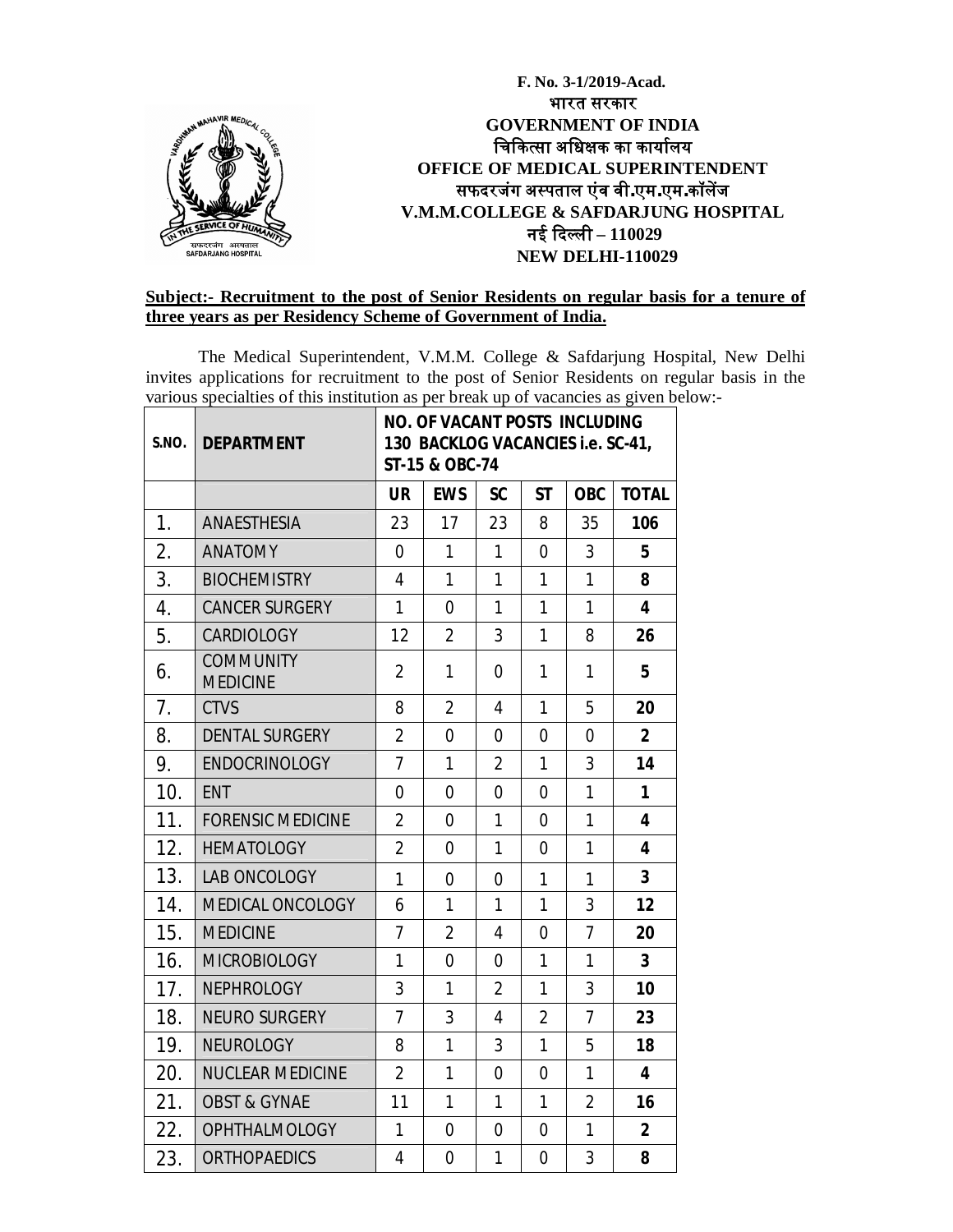| 24. | <b>PAEDIATRICS</b>                    | 8   | 1        | 1              | $\overline{0}$ | 3              | 13             |
|-----|---------------------------------------|-----|----------|----------------|----------------|----------------|----------------|
| 25. | <b>PAEDIATRICS SURGERY</b>            | 1   | $\Omega$ | 1              | 1              | 1              | 4              |
| 26. | <b>PATHOLOGY</b>                      | 8   | 1        | 1              | 1              | 3              | 14             |
| 27. | PHARMACOLOGY                          | 0   | 1        | 1              | 1              | $\overline{2}$ | 5              |
| 28. | <b>PHYSIOLOGY</b>                     | 2   | 0        | 0              | 0              | 1              | 3              |
| 29. | <b>PMR</b>                            | 1   | $\Omega$ | 1              | 0              | $\Omega$       | $\overline{2}$ |
| 30. | <b>PSYCHIATRY</b>                     | 1   | $\Omega$ | 1              | 0              | 0              | $\overline{2}$ |
| 31. | <b>RADIOLOGY</b>                      | 6   | 1        | 0              | $\overline{2}$ | 5              | 14             |
| 32. | <b>RADIOTHERAPY</b>                   | 1   | 0        | $\Omega$       | 1              | 1              | $\overline{3}$ |
| 33. | RENAL TRANSPLANT                      | 4   | $\Omega$ | 1              | 0              | $\overline{2}$ | 7              |
| 34. | <b>RESPIRATORY</b><br><b>MEDICINE</b> | 1   | 1        | 1              | 1              | 3              | 7              |
| 35. | <b>SIC ORTHO</b>                      | 5   | 1        | $\overline{2}$ | 1              | 3              | 12             |
| 36. | <b>SIC REHAB</b>                      | 1   | $\Omega$ | 0              | 0              | 0              | 1              |
| 37. | <b>SURGERY</b>                        | 12  | 2        | $\overline{2}$ | 1              | 7              | 24             |
| 38. | <b>UROLOGY</b>                        | 1   | $\Omega$ | 1              | 0              | 1              | 3              |
|     | <b>GRAND TOTAL</b>                    | 166 | 43       | 66             | 31             | 126            | 432            |

NOTE: Vacancies may be increased or decreased at the time of selection/interview/counselling. The number of vacancies, indicated as above, is provisional and subject to change without any notice.

25 posts of Senior Resident are reserved horizontally for Person with Disability (Divyangjan) including backlog vacancies as per DOPT, Govt. of India Rules.

Persons with Disability (Divyangjan) – Only Orthopaedically Handicapped (OL, OA) are eligible (Medical Certificate from the Govt. Hospital/Institution is mandatory).

## **Eligibility Criteria**:

The Candidate should possess Post Graduate Degree/Diploma (approved by MCI) in the concerned speciality after MBBS/BDS failing which MBBS/BDS with two years' experience in a Govt. organization out of which one year in the concerned speciality.

- **ELIGIBILITY FOR ENDOCRINOLOGY** Desired qualification is MD/DNB in Medicine or Paediatrics
- **ELIGIBILITY FOR HAEMOTOLOGY –** The candidate should possess MD or equivalent in Medicine or Paediatrics. Candidate with M.D. or equivalent in Pathology will not be eligible.

**Pay Scale** : Rs.67700/- in Pay Level-11 in the Pay Matrix as per  $7<sup>th</sup>$  CPC (Pre-revised PB-3, Rs.15600-39100 + 6600 GP) + Other allowances as admissible as per Govt. of India Rules.

- **Age** : 37 years (For General/EWS candidates)
	- : 42 years (For SC/ST candidates)
	- : 40 years (For OBC candidates)
	- : For PWD candidates- upper age-limit is relaxable as per Govt. of India rules.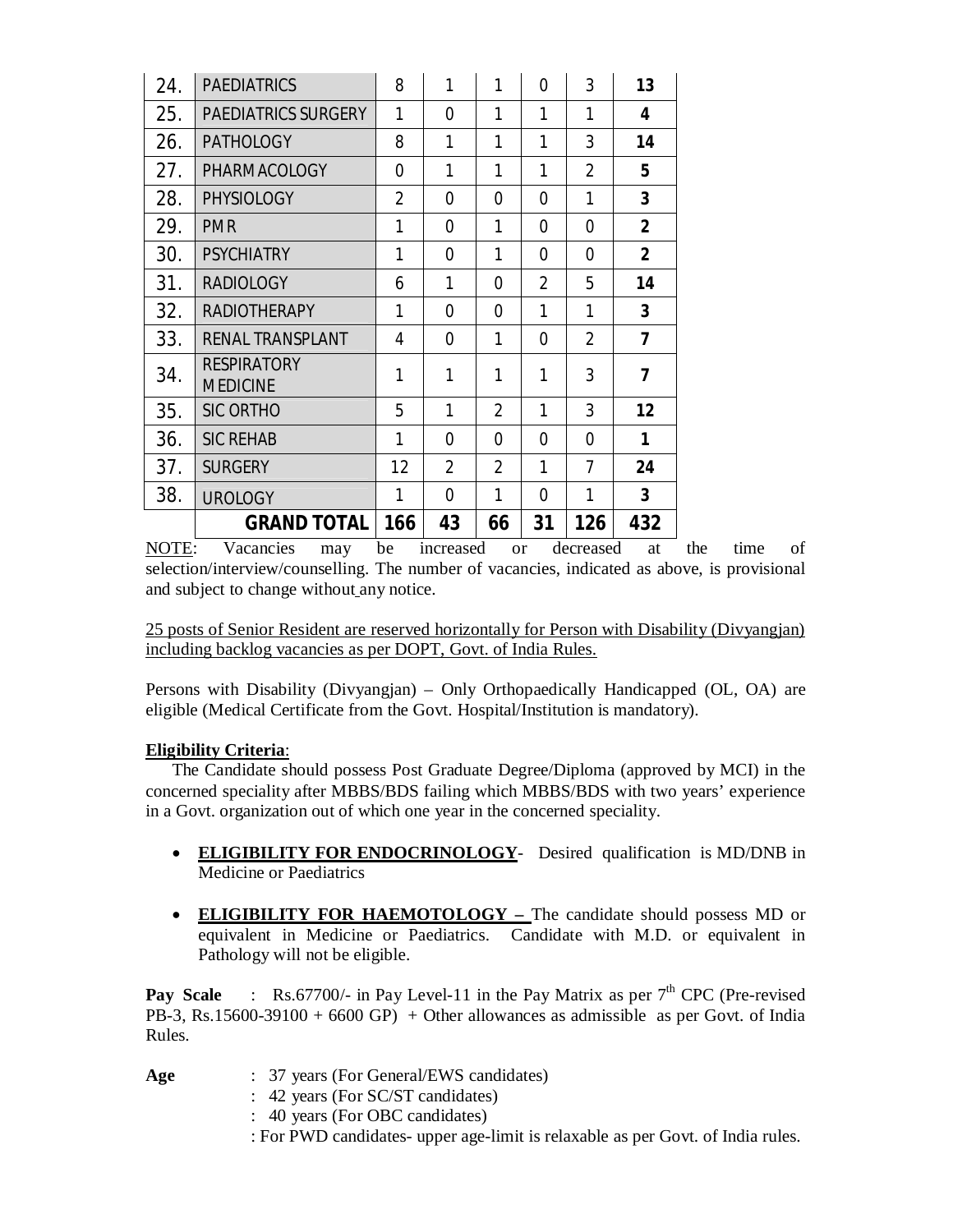**Mode of Selection:** The selection will be made on the basis of consolidated marks obtained in both i.e. written examination and interview/counselling as follows:

- i) 80% weightage will be given for marks obtained in the written examination and 20% weightage will be given for marks obtained in the interview/counselling.
- ii) Three candidates will be shortlisted in written examination for each vacant post.

| <b>Application fees:</b> | General/EWS/OBC candidates | $-Rs.500/-$ |
|--------------------------|----------------------------|-------------|
|                          | SC/ST/PWD candidates       | -No fees    |

**Note:** The application fees is to be paid through NEFT/RTGS, IMPS, UPI mode only and application fee once remitted shall not be refunded under any circumstances. The details are as under:

| $\bf{1)}$                                                                         | Name of the Account Holder: | SJH AND VMMC EXAM FEE A/C                    |  |  |  |
|-----------------------------------------------------------------------------------|-----------------------------|----------------------------------------------|--|--|--|
| $\rm ii)$                                                                         | Name of the Bank:           | Bank of Baroda                               |  |  |  |
| iii)                                                                              | Account No.:                | 26400 1000 23808                             |  |  |  |
| iv)                                                                               | IFSC code:                  | <b>BARBOSAFECX</b> (fifth character is zero) |  |  |  |
| V)                                                                                | MICR code:                  | 110012067                                    |  |  |  |
| ** The candidates must attach transaction (payment) receipt with the application. |                             |                                              |  |  |  |

## **Conditions of Recruitment**

1. Applicants should submit their application in the prescribed format as per Annexure-I along with the attested copies of all the relevant documents in support of their candidature for the post. One passport size photograph should also be appended. The application addressed to the Medical Superintendent, VMM College & Safdarjung Hospital, New Delhi-110029 should be **submitted in DIARY & DISPATCH SECTION of this institution (near Gate no. 2 and adjacent to Bank of Baroda, Safdarjung Hospital Branch).** The application sent by post must written on the top of the envelope **"Application for the post of Senior Resident in the department of \_\_\_\_\_\_\_\_\_\_\_\_\_\_\_\_\_." LAST DATE OF SUBMISSION OF APPLICATION IS**

## **18.07.2019 TILL 3.00 P.M.**

- 2. Undertaking in application form must be signed by the candidate.
- 3. The institution will not be responsible for any postal delay.
- 4. Crucial date for determination of eligibility with reference to age, educational qualification and experience etc. will be the last date of submission of application form in this institution.
- 5. Candidate must be registered with the Delhi Medical Council/ Dental Council of India. DMC/DCI certificate for both MBBS and PG is mandatory with application. However, the candidates, who have applied for registration with DMC/DCI and have enclosed receipt of DMC/DDC, will be allowed to appear in written examination provisionally and they will be allowed to join, if selected, after production of certificate of registration with DMC/DDC.
- 6. The tenure of Senior Resident is for three years including any service rendered as Senior Resident earlier on adhoc/regular basis in any Govt. of India/State Government hospital. The appointment will be initially for a period of one year, which could be extended for a period of total three years on an annual basis subject to the satisfactory work & conduct report from the concerned HOD.
- 7. Other service conditions will be applicable as per service conditions prescribed from time to time by the Govt. of India.
- 8. The candidate who is already in Govt. service should submit No Objection Certificate from the employer.
- 9. Inter hospital /Institution transfer shall not be permitted.
- 10. The candidate must bring following original certificates at the time of counselling/interview-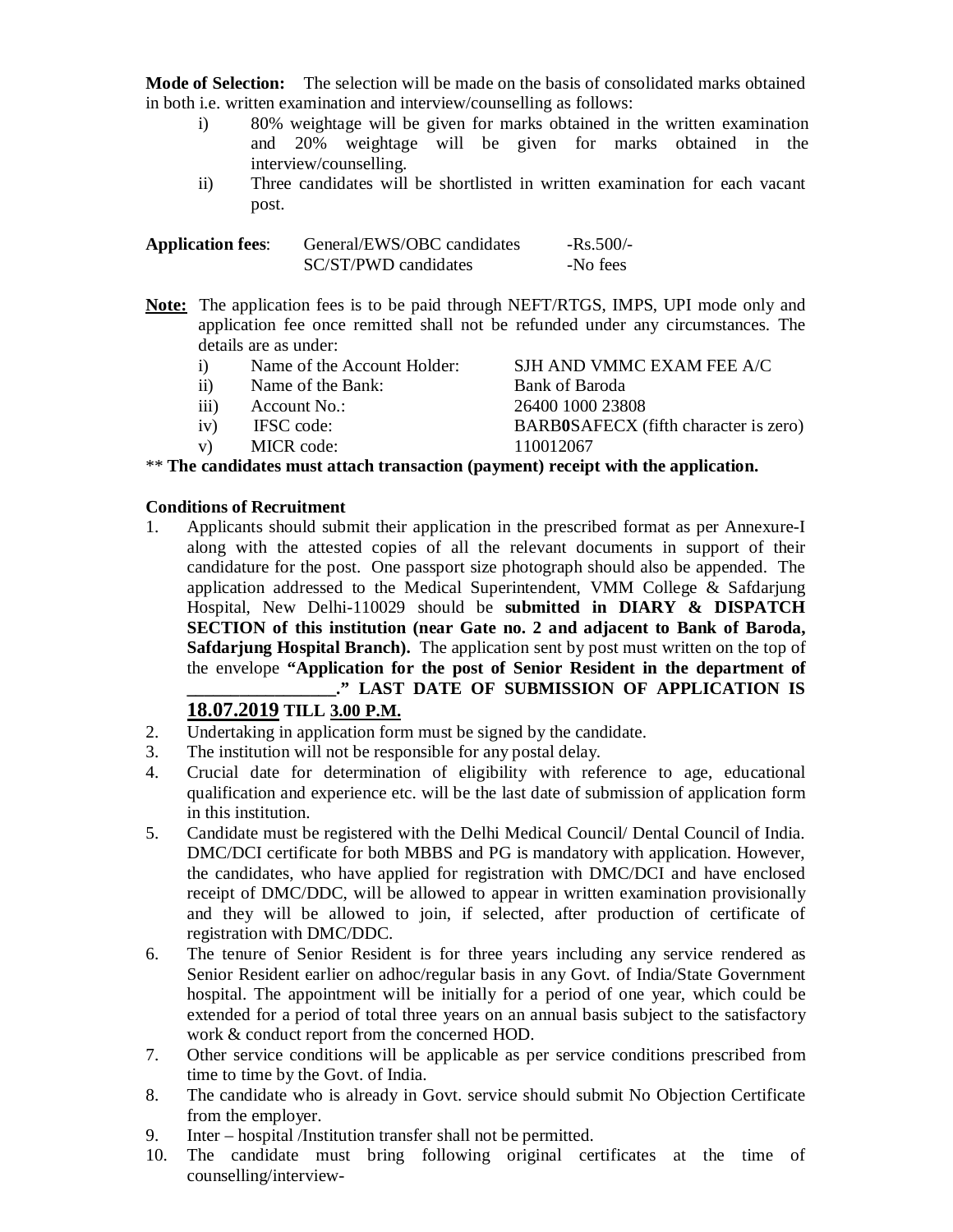- a. Certificate in support of age  $(10<sup>th</sup>$  certificate)
- b. Registration with DMC, DCI or any State Registration for Dental/Maxillofacial Surgery only.
- c. Mark sheets of MBBS / BDS / MD /MS / DNB /MDS (all years).
- d. Internship Completion Certificate.
- e. MD/MS/DNB/Diploma Pass & Experience Certificate.
- f. SC/ ST/OBC Caste certificate in the prescribed format by Govt. of India.
- g. EWS certificate issued by the competent authority as per DOPT for GOI job.
- h. Undergraduate and Post graduate attempt certificate.
- i. Experience certificate, if any.

**\*\*Candidate must submit the latest OBC certificate issued on or after 01-04-2019 by the competent authority of State/Govt. of India in the Format prescribed by DOPT, Govt. of India for the appointment to the Central Government Job.**

- 11. All eligible candidates are requested to download their admit card for written examination from the official website of the institution [\(www.vmmc-sjh.nic.in](http://www.vmmc-sjh.nic.in) ).
- 12. No correspondence shall be entertained after the last date of closing of application.
- 13. Incomplete or un-signed application will be rejected and no communication will be entertained in this regard.
- 14. No separate call letters for written examination and interview/counselling will be issued. Candidates are requested to visit official website ([www.vmmc-sjh.nic.in](http://www.vmmc-sjh.nic.in) ) of this institution at regular interval for all further notifications.
- 15. List of eligible candidates and selected candidates will be displayed on the official website and notice board of Academic Section of this hospital.
- 16. Tentative date of joining will be 10 days from the date of issue of the result.
- 17. The candidate has to collect his/her offer of appointment from Academic Section after display of final result. The offer of appointment will stand cancelled, if acceptance to the post will not be received within the stipulated time period and the post will be offered to the next candidate in the waiting list.
- 18. The candidates who will apply in more than one subject and if he/she is selected  $\&$ offered the post in his/her  $1<sup>st</sup>$  preferred subject then his/her candidature in other subject(s) will be treated as cancelled.
- 19. Application form as per Annexure-I along with advertisement and Admit Card for written examination can be downloaded from our official website ([www.vmmc-sjh.nic.in\)](http://www.vmmc-sjh.nic.in))

Jurisdiction of Dispute- In case of any legal dispute the jurisdiction of court will be Delhi only.

> DR. R. K. WADHWA SENIOR CHIEF MEDICAL OFFICER SAFDARJUNG HOSPITAL & VMM COLLEGE NEW DELHI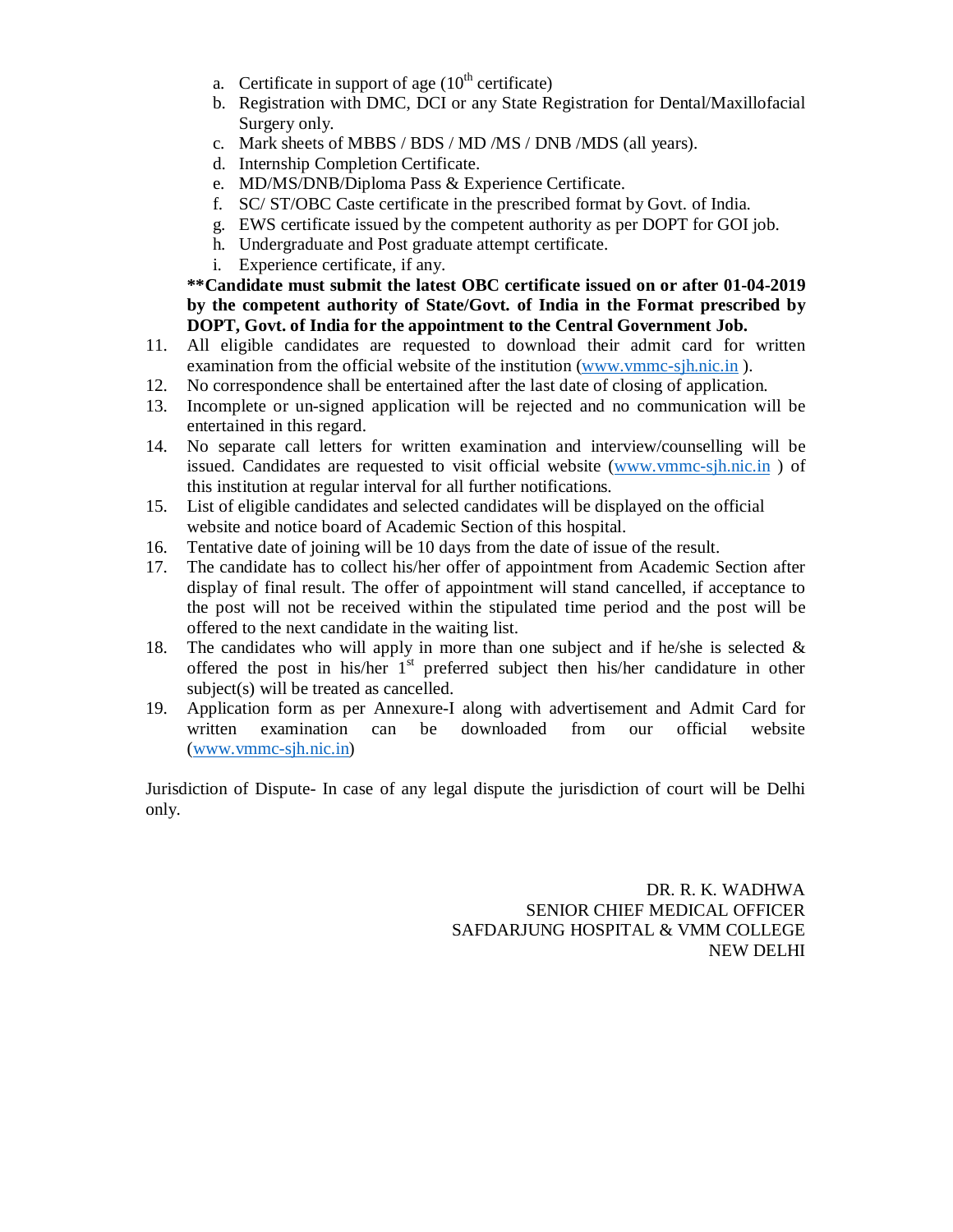### **ANNEXURE-I**

To, The Medical Superintendent, VMMC & SJH, New Delhi-110029 Paste Latest Passport Size Photograph

#### **Application for the post of Sr. Resident in the Speciality of\_\_\_\_\_\_\_\_\_\_\_\_\_\_\_\_\_\_\_\_\_\_\_\_\_\_\_\_ (preference if applies in more than one subject)**

| reference if applies in more than one subject)<br>1st preference | 2nd preference | 3rd preference |  |  |  |  |
|------------------------------------------------------------------|----------------|----------------|--|--|--|--|
|                                                                  |                |                |  |  |  |  |
| 1. Name of the applicant (In Block letters)                      |                |                |  |  |  |  |
| 2. Name of the applicant in Hindi                                |                |                |  |  |  |  |
| 3. Category (SC/ST/OBC/EWS/GENERAL)                              |                |                |  |  |  |  |
| 4. Date of Birth and age                                         |                |                |  |  |  |  |
| 5. Whether DIVYANG (PWD) (write Yes or No) :___________          |                |                |  |  |  |  |
| 6. Father's /Husband's Name                                      |                |                |  |  |  |  |
| 7. Sex (Male/Female)                                             |                |                |  |  |  |  |
| 8. Nationality                                                   |                |                |  |  |  |  |
|                                                                  |                |                |  |  |  |  |
|                                                                  |                |                |  |  |  |  |
|                                                                  |                |                |  |  |  |  |
|                                                                  |                |                |  |  |  |  |
|                                                                  |                |                |  |  |  |  |
| 11. Tick correspondence address:                                 | Residential    | Permanent      |  |  |  |  |

12. Particulars of exam. passed (MBBS / BDS and onwards)

| Name of Exam | Month $&$ | Class/   | No. of   | Name & place of the | Name & place of the |
|--------------|-----------|----------|----------|---------------------|---------------------|
|              | Year of   | Division | attempts | Institute/College   | University          |
|              | passing   |          |          |                     |                     |
| MBBS/BDS     |           |          |          |                     |                     |
|              |           |          |          |                     |                     |
| MD/MS/DNB/   |           |          |          |                     |                     |
| MDS/Diploma  |           |          |          |                     |                     |
|              |           |          |          |                     |                     |
|              |           |          |          |                     |                     |

# **13. PG QUALIFICATION/SPECIALTY/DISCIPLINE: \_\_\_\_\_\_\_\_\_\_\_\_\_\_\_\_\_\_\_\_\_\_\_\_\_\_\_\_\_**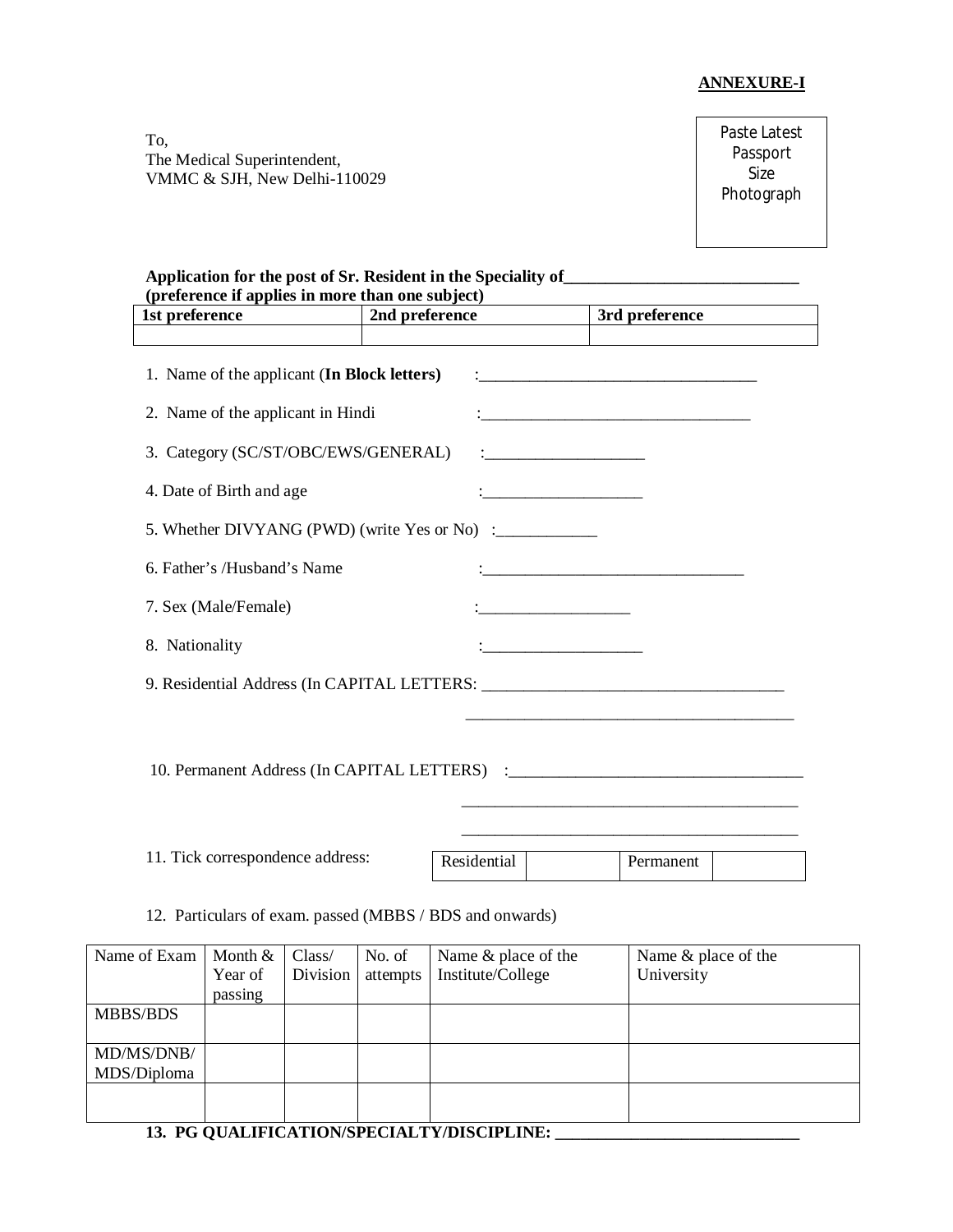- 15. Whether at present employed and if yes, detail of employment & attach copy of NOC from present employer :
- 16. Permanent DMC Registration No. :
- 17. Payment receipt (To be attached with the application): **(Candidate must write his/her name & Father's/Husband's name on the back side of payment (transaction) receipt)**
- 18. E-mail :
- 20. Aadhaar No. :

#### 21. **MOBILE NO.** :

### 22. **CHECK LIST (PLEASE ENCLOSE CERTIFICATE IN THE FOLLOWING ORDER AND TICK IN THE BOX GIVEN BELOW AS PROOF OF ENCLOSURES).**

| Permanent<br>DMC<br>Registration<br>Certificate-<br>MBBS/BDS &<br>MD/MS/DNB | Secondary<br>School<br>Certificate<br>$(10^{th}$ class) | Payment<br>(transaction)<br>receipt                | <b>MBBS</b> Mark-<br><b>Sheets</b> | Internship<br>Completion<br>Certificate                            | <b>MBBS</b><br>Degree         |
|-----------------------------------------------------------------------------|---------------------------------------------------------|----------------------------------------------------|------------------------------------|--------------------------------------------------------------------|-------------------------------|
|                                                                             |                                                         |                                                    |                                    |                                                                    |                               |
| MD/MS/DNB/<br><b>MDS</b> Mark-<br><b>Sheet</b>                              | MD/MS/DNB/<br><b>MDS</b> Degree                         | EWS/PWD/<br>Caste<br>Certificate, if<br>applicable | Admit<br>Card(duly<br>filled)      | Whether self-attested<br>photocopies of all<br>Certificates/Degree | are enclosed with application |
|                                                                             |                                                         |                                                    |                                    |                                                                    |                               |

### **UNDERTAKING:**

I solemnly verify and declare that the above mentioned statements made by me are correct to the best of my knowledge and belief. In the event of any information found incorrect, my candidature shall stand cancelled and the authorities of VMMC and Safdarjung Hospital may take necessary action against me.

**Note:**

- 1. Permanent Registration Certificate from Delhi Medical Council is mandatory for both MBBS and PG.
- 2. OBC Candidate must submit the latest OBC certificate issued on or after 01-04-2019 by the competent authority of State/Govt. of India in the format prescribed by DOPT, Govt. of India or for the appointment to the Central Government Job.